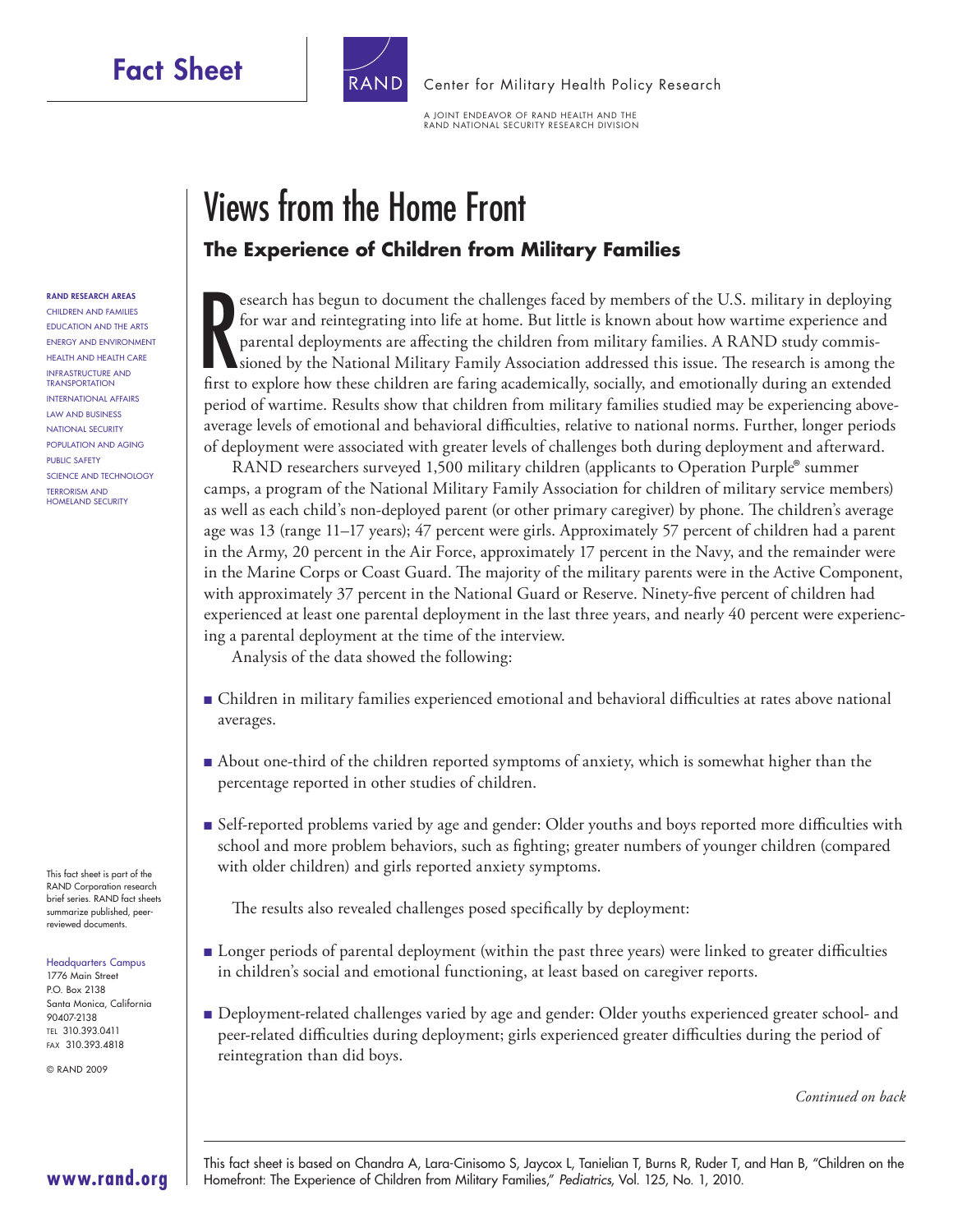- Children whose caregivers had better self-reported mental health were better able to cope with the deployment experience both during and after.
- Living on-base was linked with reduced difficulties both during and after deployment.

The results represent an important first step in understanding the link between parental deployment and military child and family well-being. The findings suggest the need for more research to improve understanding in several areas, including the link between caregiver mental health and child well-being and the reasons why girls and older youth may be reporting more challenges with deployment. The results also highlight several avenues for possible intervention. For example, families may benefit from targeted support to deal with stressors from multiple months of deployment, rather than only during initial months. Further, families in which caregivers face mental health issues may need more support for both caregiver and child.

### **Office of Congressional Relations | 703-413-1100 x5320 | [ocr@rand.org](mailto:ocr@rand.org) | [www.rand.org/congress](http://www.rand.org/congress)**

This study was commissioned by the National Military Family Association. The association fights for benefits and programs that strengthen and protect uniformed services families and reflect the nation's respect for their service.

This fact sheet was written by David M. Adamson. The RAND Corporation is a nonprofit research organization providing objective analysis and effective solutions that address the challenges facing the public and private sectors around the world. RAND's publications do not necessarily reflect the opinions of its research clients and sponsors. RAND<sup>®</sup> is a registered trademark.

#### **RAND Offices**

Santa Monica, CA • Washington, DC • Pittsburgh, PA • New Orleans, LA/Jackson, MS • Boston, MA • Doha, QA • Cambridge, UK • Brussels, BE